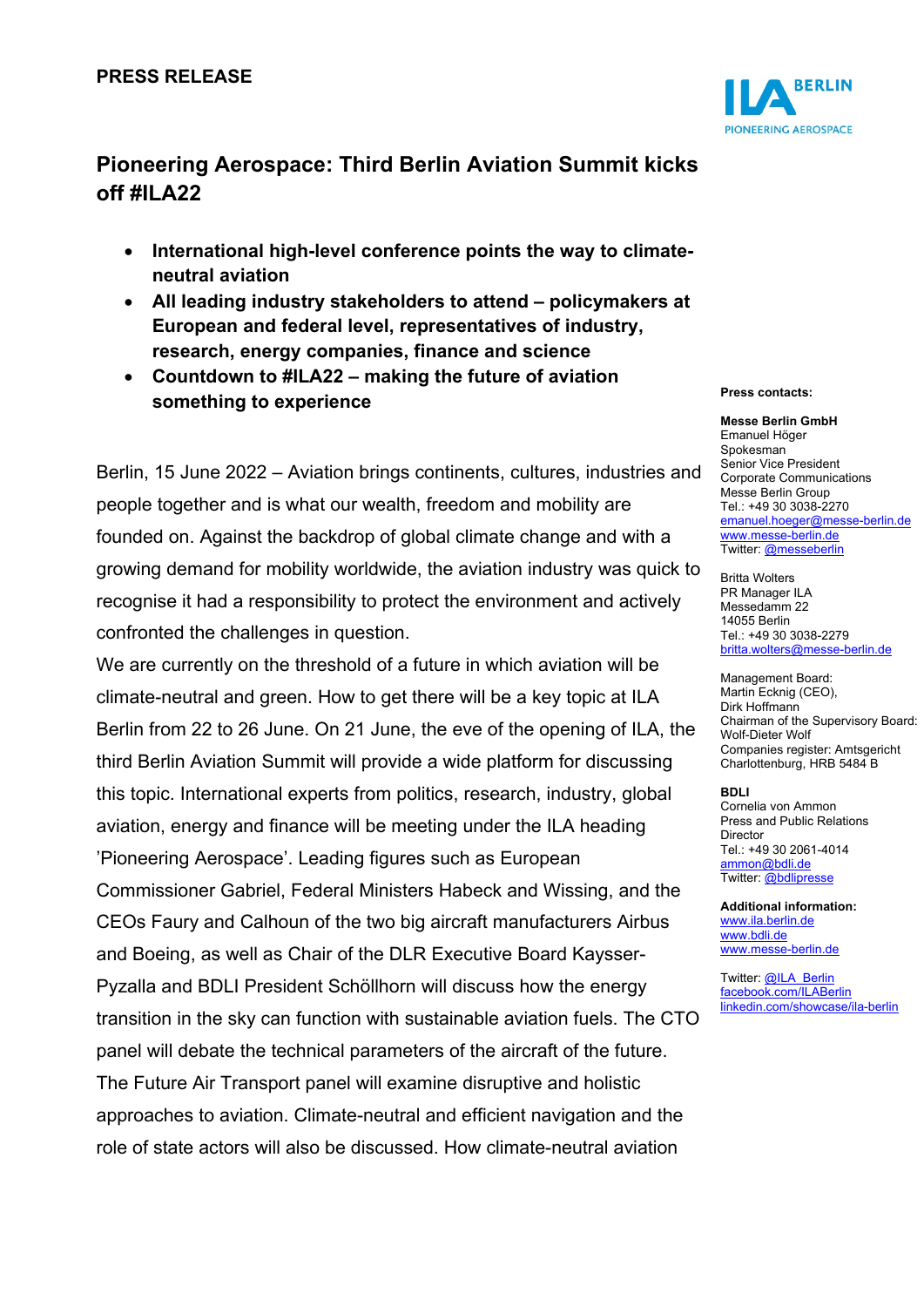can be achieved by 2050 at minimal cost and on an international scale is a task that will require a coordinated effort by all stakeholders. The conference [programme](https://www.ila-berlin.de/en/BAS-2022) shows how the industry's who's who is driving this key industry topic. Achieving the common goal of climateneutral aviation by 2050 will not be the result of developing existing capabilities but of a technical revolution based on disruptive innovation and technology – driven by digitalisation and decarbonisation, the major developments dominating this century to date.

The Berlin Aviation Summit has established itself as the format for exchanging views and networking in order to drive forward climateneutral aviation. This is the third time that this biennial high-level conference organised by the German Aerospace Industries Association (BDLI) and the German Aerospace Center (DLR) will provide a platform for pioneers who are aiming to and will change the future of aviation. The Federal Ministry for Economic Affairs and Climate Action and the European Commission are both partners of the Berlin Aviation Summit and  $\#$ II A22.

No ideas are off the table – on the contrary, what is important is ideas and results that can point aviation towards the future. For climate-neutral aviation is the common goal, and getting there will require a joint effort by society.

Full details of the BAS programme on the eve of [ILA Berlin](https://www.ila-berlin.de/de) can be found [here.](https://www.ila-berlin.de/en/BAS-2022)

## **More details can be found at:** [www.ila-berlin.com](http://www.ila-berlin.com/)

Twitter: [@ILA\\_Berlin](https://twitter.com/ila_berlin?lang=de) [facebook.com/ILABerlin](http://facebook.com/ILABerlin) [linkedin.com/showcase/ila-berlin](https://www.linkedin.com/showcase/ila-berlin)

## Data protection information:

The organisation responsible for the processing of data is Messe Berlin GmbH, Messedamm 22, 14055 Berlin, email address: [presse@messe-berlin.de](mailto:presse@messe-berlin.de); data protection officer, postal address as for Messe Berlin GmbH, email: [datenschutz@messe-berlin.de.](mailto:datenschutz@messe-berlin.de) We have received your personal data (contact details and areas of interest) from you, the internet or an address provider. This data is processed for the purpose of conducting press and public relations work via Messe Berlin GmbH, its subsidiaries, their in-house and guest events as well as press events.

Art. 6 (1) lit. f. of the General Data Protection Regulation (GDPR) forms the legal basis for our justified Interest in press and public relations work.